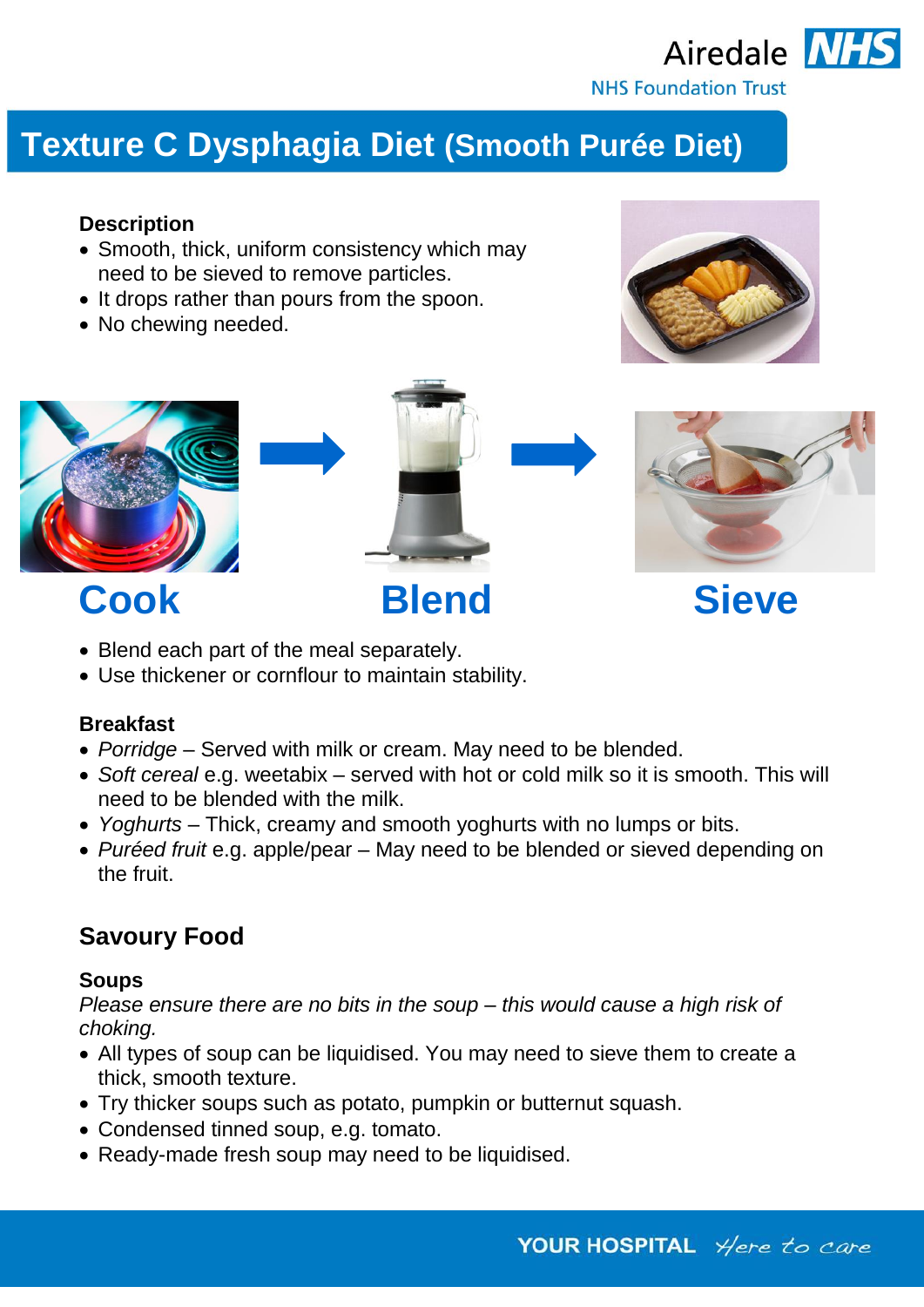# **Meat and Poultry**

- To liquidise meat, add gravy or sauce and it will create a nice, smooth texture.
- *Top Tip –* Ask your butcher if they can mince it twice to create a fine mince.

# **Fish**

*Please ensure all bones are removed.*

*How to cook*: Steam, bake, microwave, poach in milk.

*To liquidise*: Add sauce (e.g. cheese, white or parsley) to create a smooth texture. *Top tip*: Condensed soups, e.g. mushroom or tomato, can help to create different flavours when puréed.

# **Eggs**

*How to cook:* Scramble, poach or boil.

*To liquidise*: Add mayonnaise or salad cream and blend to a smooth texture.

#### **Cheese**

- Use cheese to add to dishes for extra flavour, e.g. add to soups, sauces, mashed potato.
- *Main meal idea*: Liquidise cheese with cauliflower and white sauce.

# **Pasta and Rice**

*How to cook*: Boil *To liquidise:* Blend with a sauce, e.g. ragu, tomato, bolognaise or cheese sauce.

# **Potatoes**

How to cook: Boiled, creamed, baked (remove skin after baking) *To liquidise*: Add cream, milk or grated cheese and blend to a smooth texture. *Top tip*: Try sweet potatoes or add puréed egg mayonnaise for a different flavour.

# **Vegetables**

 Fresh, frozen or tinned vegetables. Avoid bitty vegetables, e.g. peas, sweetcorn (see *High Risk Foods list*)

# *How to cook*: Boil or steam

*To liquidise*: Add vegetable stock cubes or simply blend to a smooth texture. May need to be sieved depending on the vegetable.

*Top tip*: Root vegetables blend well, e.g. carrots, parsnip, butternut squash.

# **Puddings and Desserts**

# **Hot milk puddings**

 Homemade, tinned or packet varieties e.g. rice pudding, sago, semolina, custard and egg custard. Will need to be blended.

# **Other puddings**

- Mousse, yoghurts, fromage frais, instant whipped puddings.
- No ice-cream or jelly if a person requires thickened fluids.

# **Fruit**

Try blending fruit into a milkshake or smoothie with yoghurt or ice-cream.

*Ensure all skin, pips and stones are removed – you may need to sieve them.*